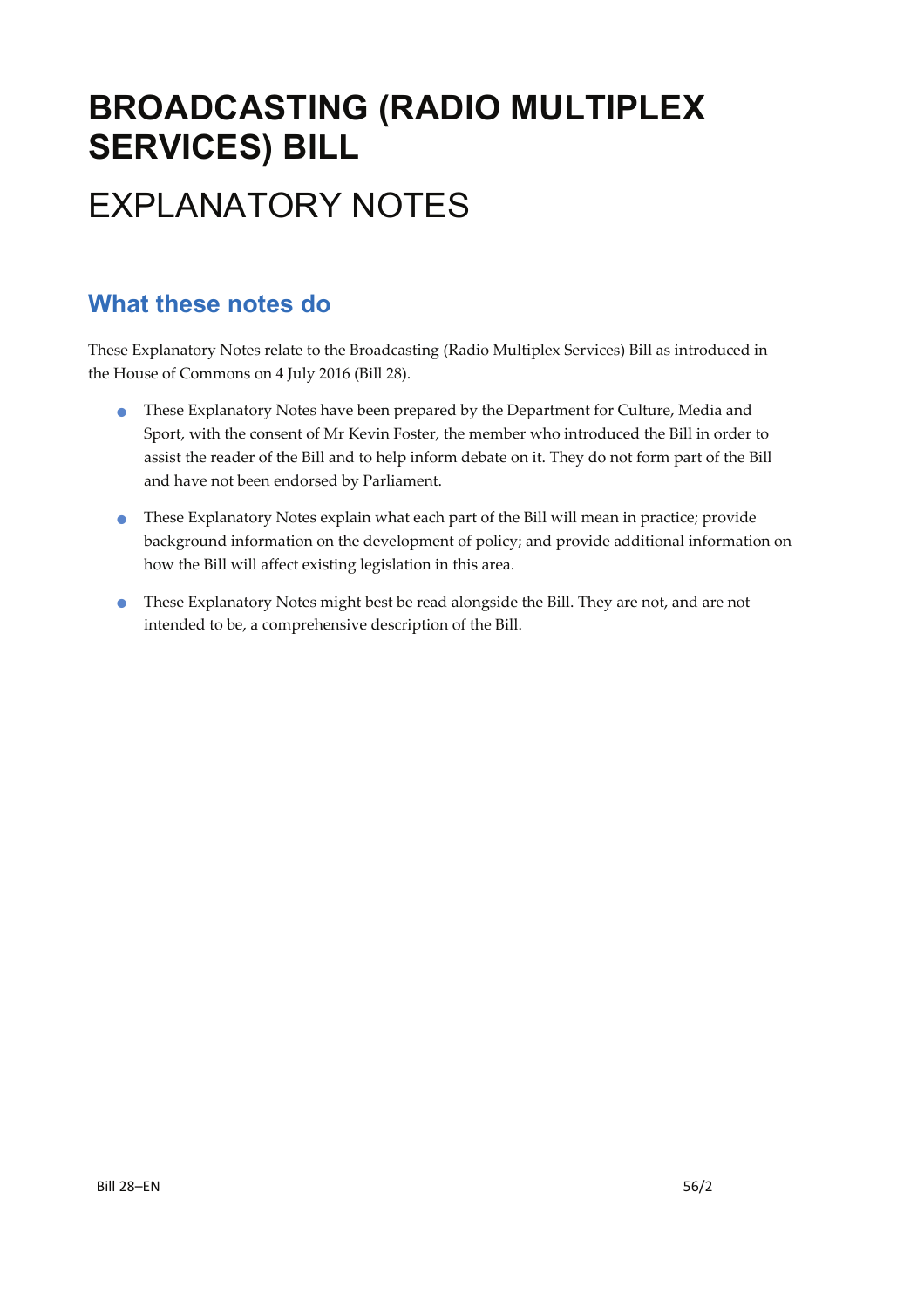## **Table of Contents**

| Subject                                                                                          | Page of these Notes |                |
|--------------------------------------------------------------------------------------------------|---------------------|----------------|
| Overview of the Bill                                                                             |                     | $\overline{2}$ |
| Policy background                                                                                |                     | $\overline{2}$ |
| Background on digital radio                                                                      |                     | 3              |
| Legal background                                                                                 |                     | 3              |
| Territorial extent and application                                                               |                     | 4              |
| <b>Commentary on provisions of Bill</b>                                                          |                     | 5              |
| Clause 1: Small-scale radio multiplex services<br>Clause 2: Extent, commencement and short title |                     | 5<br>6         |
| Commencement                                                                                     |                     | 7              |
| <b>Financial implications of the Bill</b>                                                        |                     | 7              |
| Parliamentary approval for financial costs or for charges imposed                                |                     | $\overline{7}$ |
| Compatibility with the European Convention on Human Rights                                       |                     | 7              |
| Annex A - Territorial extent and application in the United Kingdom                               |                     | 8              |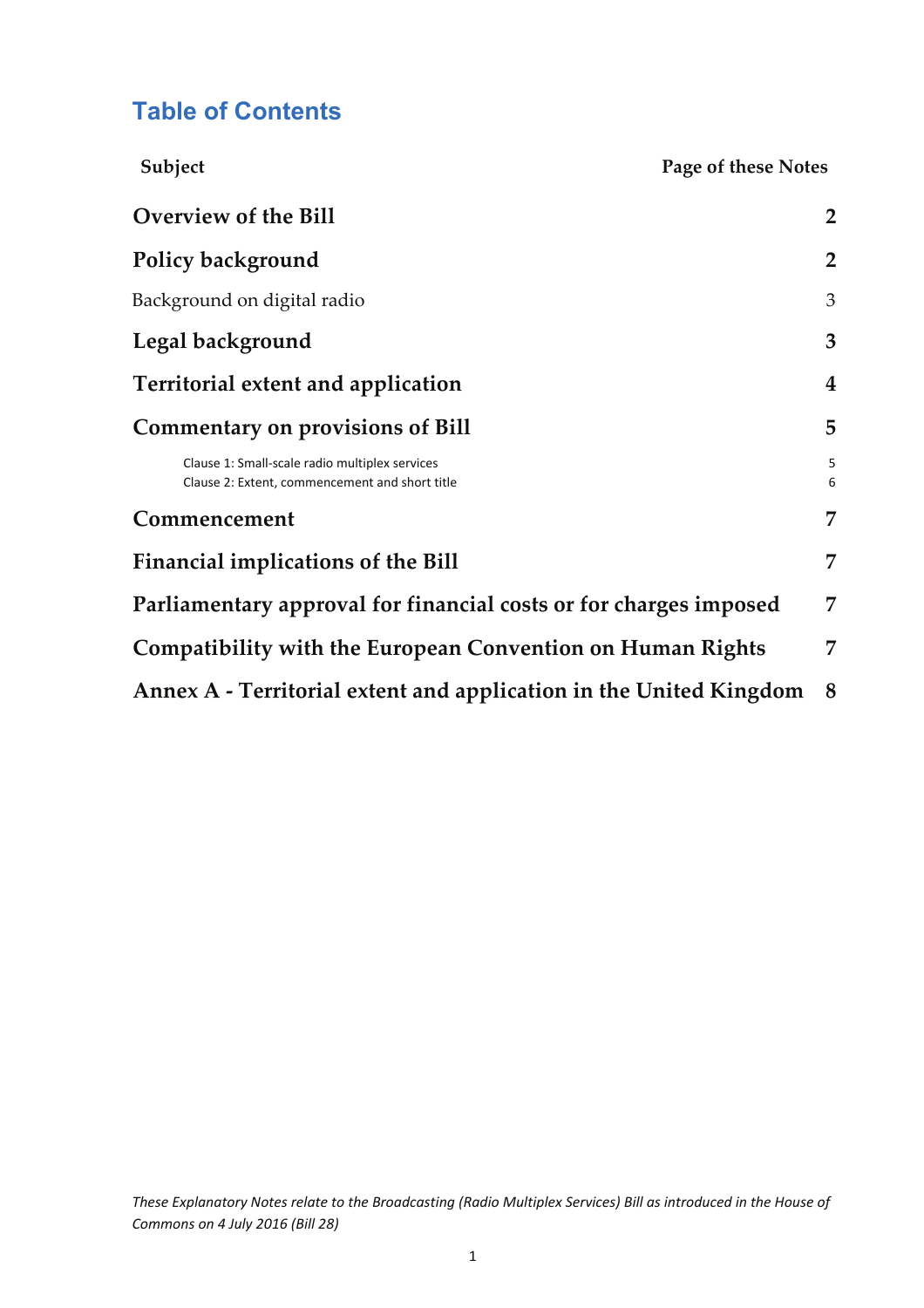# **Overview of the Bill**

- 1 The Bill would create a power for the Secretary of State to modify Part 2 of the Broadcasting Act 1996 and Part 3 of the Communications Act 2003 to create a lighter touch licensing regime suitable for the new small scale radio multiplex services. A multiplex is an apparatus for transmitting digital signals, which are in turn decoded by digital radios. Digital radio transmission is licensed separately from radio services. Radio stations must seek the appropriate service licence from Ofcom according to the means of transmission on which they wish to broadcast. The subject of this bill is the licensing of digital radio transmission, rather than radio services.
- 2 Radio multiplex services are currently licensed by Ofcom under Part 2 of the Broadcasting Act 1996 ‐ licences are awarded either for national coverage or for local (county‐sized) coverage. The parameters of the small scale multiplex services will be set out in the Order that will be made using this power ‐ but in summary the areas that they serve will, in general, be smaller than the county‐level local multiplexes serving that area (likely to cover no more than 40% of that area). In areas where there is no local multiplex service in operation, such as Shropshire or the Scottish Borders, then the area that can be covered by a small scale multiplex will be subject to a maximum area of reasonable reception in square kilometres.
- 3 The Bill is made up of one substantive clause. The Bill will allow the Office of Communications ("Ofcom") a degree of flexibility on the areas to be covered by small scale radio multiplex licences. The Bill will modify the various procedures, provisions and conditions that are attached to the award of radio multiplex licences in Part 2 of the 1996 Act to create a lighter touch licensing regime suitable for the new small scale radio multiplex services.

# **Policy background**

- 4 Currently, around 200 smaller commercial radio stations and 244 community radio stations transmitting on (mainly) FM and MW analogue frequencies do not have the opportunity to broadcast on digital radio (also known by the technical standard used ‐ DAB/DAB+), this is due to a combination of factors.
	- a. insufficient capacity available on some local DAB multiplexes (55 county sized digital radio networks across the UK) especially those serving urban areas;
	- b. the costs of carriage on these networks can often be too high for many small local stations and the multiplex coverage area provided by county level local DAB multiplexes may be too large compared to their own 'core' FM transmission areas.
- 5 Many of these smaller commercial and community radio stations have indicated that they would like the option to broadcast on a terrestrial DAB platform to the areas they currently serve if a practical solution was available and if it could be done in a cost effective way.
- 6 In order to deal with this situation DCMS provided funding for a two year (2014‐16) programme of work by Ofcom, building on previous technical development testing, to examine the potential of a new software‐based approach to enable small scale broadcasting on the DAB platform. This has included 10 technical field trials of small scale DAB multiplexes in towns and cities across the country which have seen more than 100 small radio stations broadcasting on terrestrial DAB for the first time, including some new services.
- 7 These technical trials have been successful and Ofcom's work has demonstrated the viability of using a low cost software‐based approach to broadcasting on DAB at a small scale. As a

These Explanatory Notes relate to the Broadcasting (Radio Multiplex Services) Bill as introduced in the House of *Commons on 4 July 2016 (Bill 28)*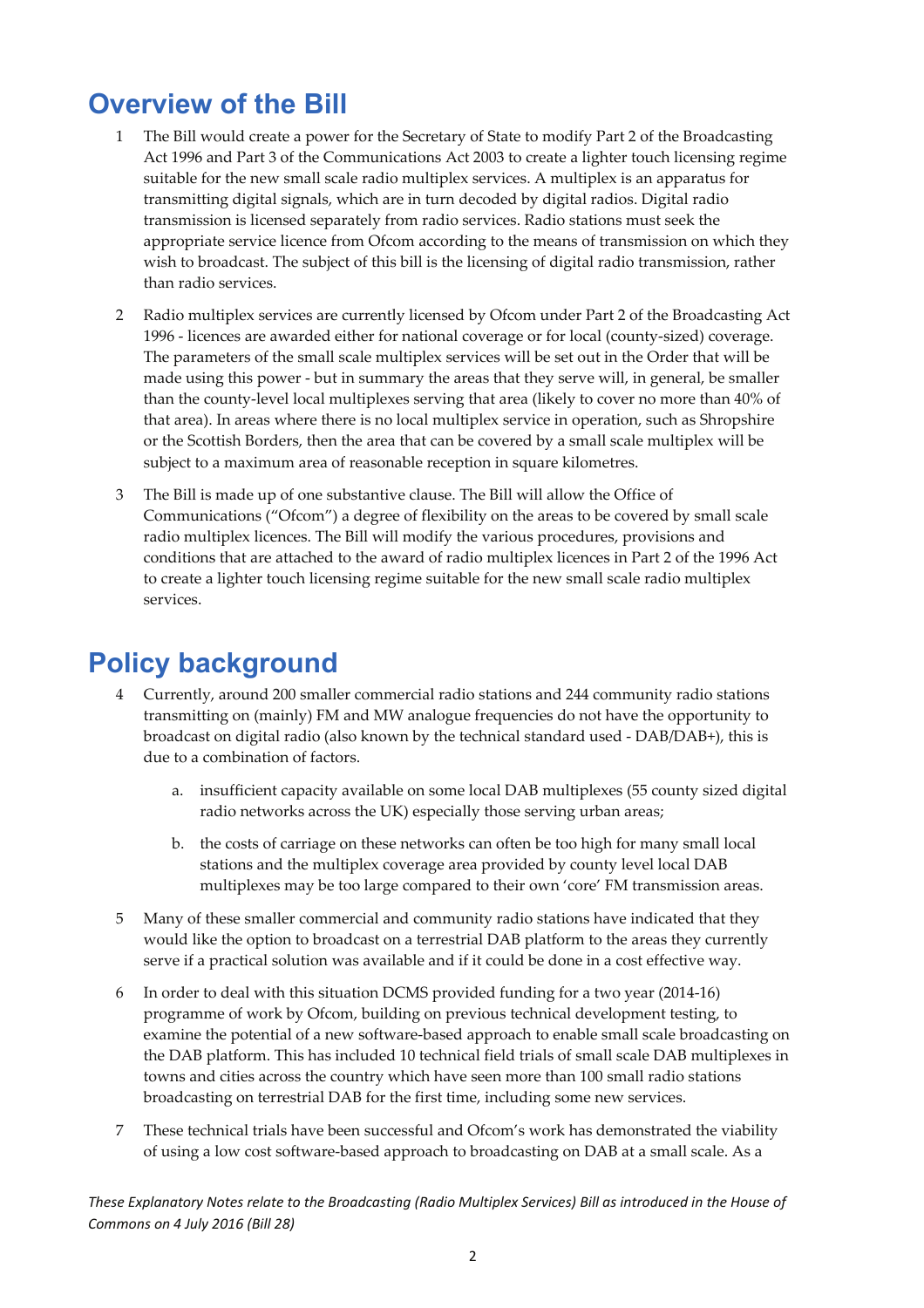result, there is a need for these trial services to be put on a proper basis and for small scale radio multiple services to be rolled out more widely.

8 The proposed measure would provide the power to amend the conditions for digital radio multiplex licensing set out in the Broadcasting Act 1996 in order to create a new, lighter touch regulatory framework appropriate for the licensing of small scale (DAB) radio multiplexes. The overall impact on small commercial and community radio stations will be deregulatory. The detailed terms of the new regulatory framework would be subject to a consultation with industry.

### **Background on digital radio**

- The principle of digital radio is that the audio signal is converted to a digital format and compressed at the point of broadcasting into a single radio frequency and then decoded by the (listener's) digital radio set receiver. The main benefit of digital radio is the more efficient use of radio spectrum compared to analogue allowing for more radio services to be delivered to listeners, as well as the delivery of text and visual information.
- 10 In the UK digital radio broadcasting (often referred to as DAB which is a technical standard) is transmitted via 3 national multiplexes and 55 local (mainly county sized) multiplexes. A radio multiplex consists of a number of DAB radio stations bundled together to be transmitted digitally on a single frequency in a given geographic area. This makes it a more efficient way of transmitting compared to analogue.
- 11 The Office of Communications, "Ofcom", is responsible for the regulation and licensing of radio multiplex services (national and local).

### **Legal background**

12 The power to be introduced by this Bill would be used to modify the existing legislative framework for the licensing by Ofcom of radio multiplex services in Part 2 of the Broadcasting Act 1996 and Part 3 of the Communications Act 2003. Modifications to those legislative provisions would be made to create a light touch regulatory regime that is more appropriate for small scale multiplexes, as opposed to national or local (county-level) digital transmission.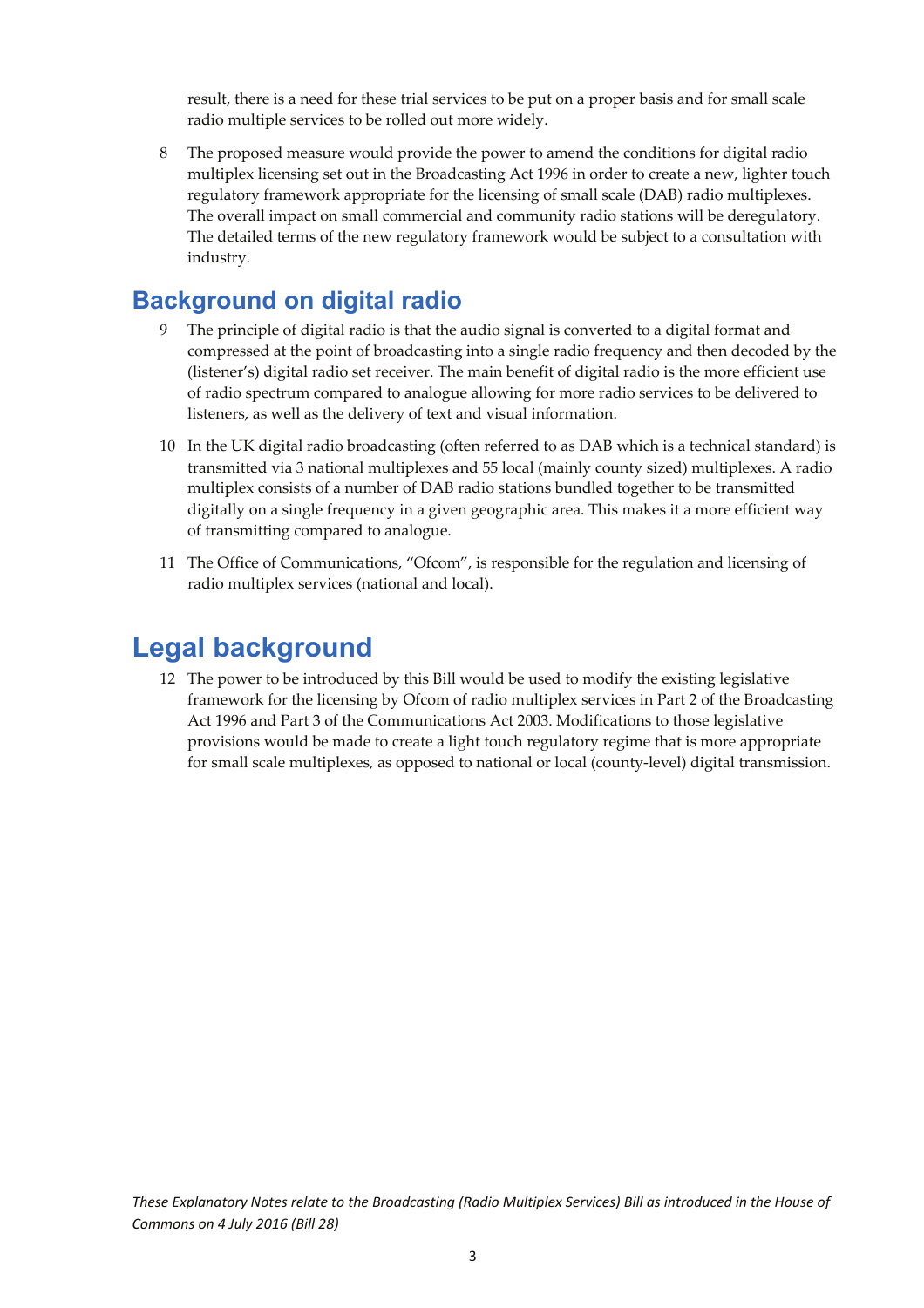# **Territorial extent and application**

- 13 The Bill will extend and apply to England and Wales, Scotland and Northern Ireland. Legislative competence for regulation of broadcasting is reserved to the UK Government in the Scottish, Welsh and Northern Irish devolution settlements.
- 14 As the Bill is a Private Member's Bill, the new English votes provisions in the House of Commons Standing Orders do not apply.
- 15 See the table in Annex A for a summary of the position regarding territorial extent and application in the United Kingdom. The table also summarises the position regarding legislative consent motions and matters relevant to Standing Orders Nos. 83J to 83X of the Standing Orders of the House of Commons relating to Public Business.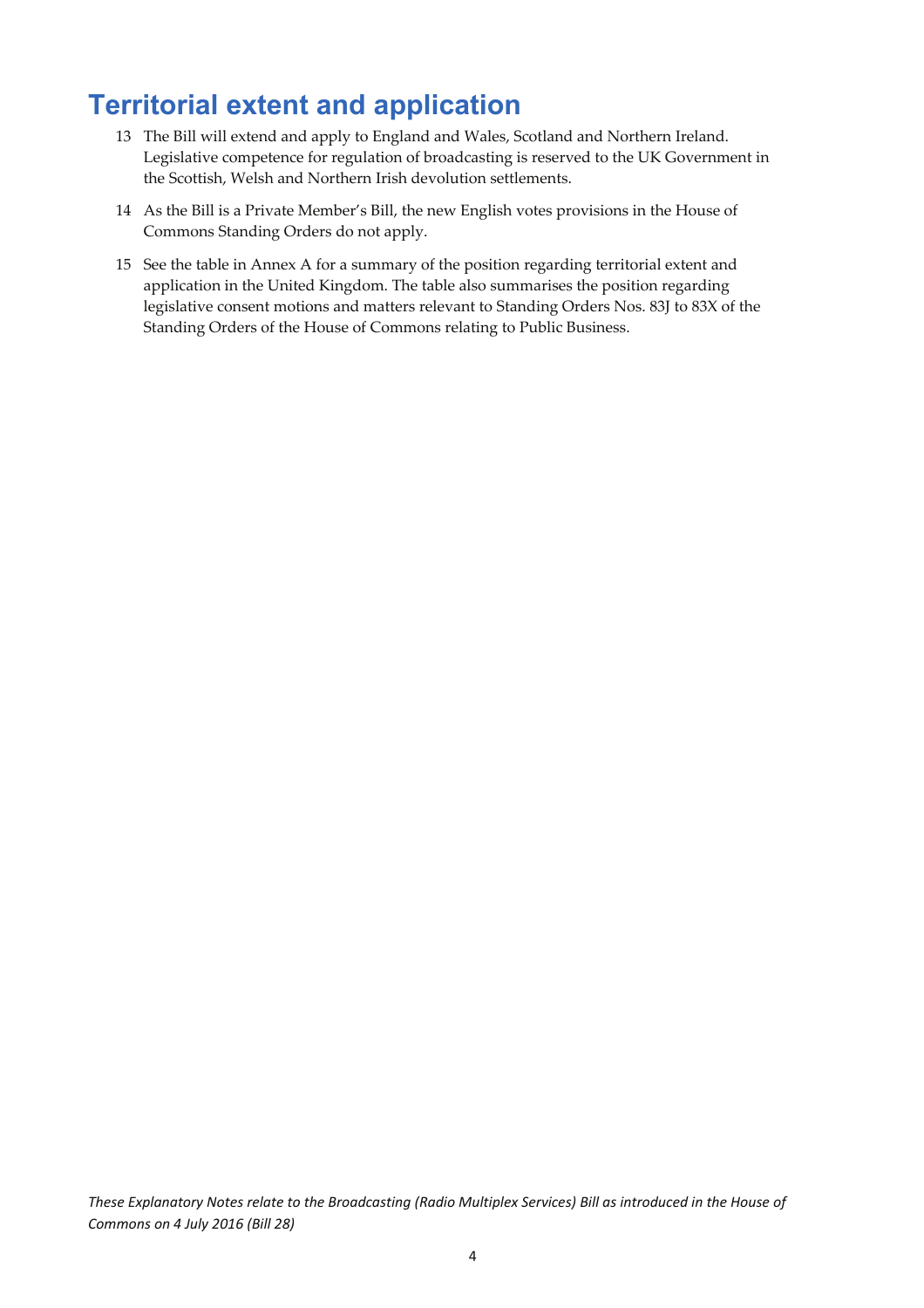# **Commentary on provisions of Bill**

#### Clause 1: Small‐scale radio multiplex services

- 16 This clause inserts a new section 258A into the Communications Act 2003 to enable provision for small‐scale radio multiplex services. Radio multiplex services are themselves defined in s.258 of the 2003 Act as a service (i) which is broadcast otherwise than by satellite so as to be available to members of the public and (ii) which provides, or is capable of providing, two or more digital sound services for simultaneous broadcast on the same frequency.
- 17 Sub‐section (2) enables the Secretary of State by Order to define a small scale radio multiplex service as being distinct from existing national and local radio multiplex services.
- 18 The delineation of small scale radio multiplex services from local (county sized) multiplexes can be achieved by a two‐step test to be set out in the Order. In an area that is currently served by a county‐level local radio multiplex the small scale radio multiplex service can cover up to a maximum percentage of that area, likely to be set at around 40%.
- 19 In the event that there is no current local radio multiplex in operation in an area, Ofcom could also offer and issue a small scale radio multiplex licence to cover an area with reasonable reception up to a maximum level in square kilometres. This would potentially enable multiplex broadcasting within certain areas, such as Shropshire and Cumbria, which do not currently have a county‐level local radio multiplex licensed service because of a lack of commercial viability.
- 20 Overall, the intention is to create a three tier system of radio multiplexes: national multiplexes for UK-wide transmission, local radio multiplexes for county-level transmission, and small scale radio multiplexes for sub‐county level transmission or wider transmission where there was no existing local multiplex licensee.
- 21 Sub‐section (3) provides the Secretary of State with the power to modify the regulatory framework for the licensing of radio multiplex services in Part 2 of the 1996 Act and Part 3 of the 2003 Act to create a new, lighter touch regulatory framework appropriate for the licensing of these types of services.
- 22 Sub-section (4) sets out some specific purposes for which the power may be used. These include:
	- a. allowing for the licence periods for small scale radio multiplex services to be set according to the needs of small stations who will seek carriage on them rather than (as at present for local radio multiplexes) for a fixed period of 12 years, which is inappropriate given the much smaller capital outlay needed to set up and operate a small scale radio multiplex service.
	- b. allowing for the exclusion of the BBC and other organisations with any existing licence holders in either the national or local radio multiplex services from holding a small scale radio multiplex licence.
	- c. enabling requirements to be placed on small scale radio multiplex service licensees to operate on a non‐commercial basis to ensure access for small commercial and community radio stations.
	- d. allowing for a duty on Ofcom to have regard to the effect of granting a small scale radio multiplex service licence on existing or potential local multiplex licence holders. This will help to address concerns that some existing local (county‐sized) radio multiplexes may be rendered financially unviable by adjacent small scale radio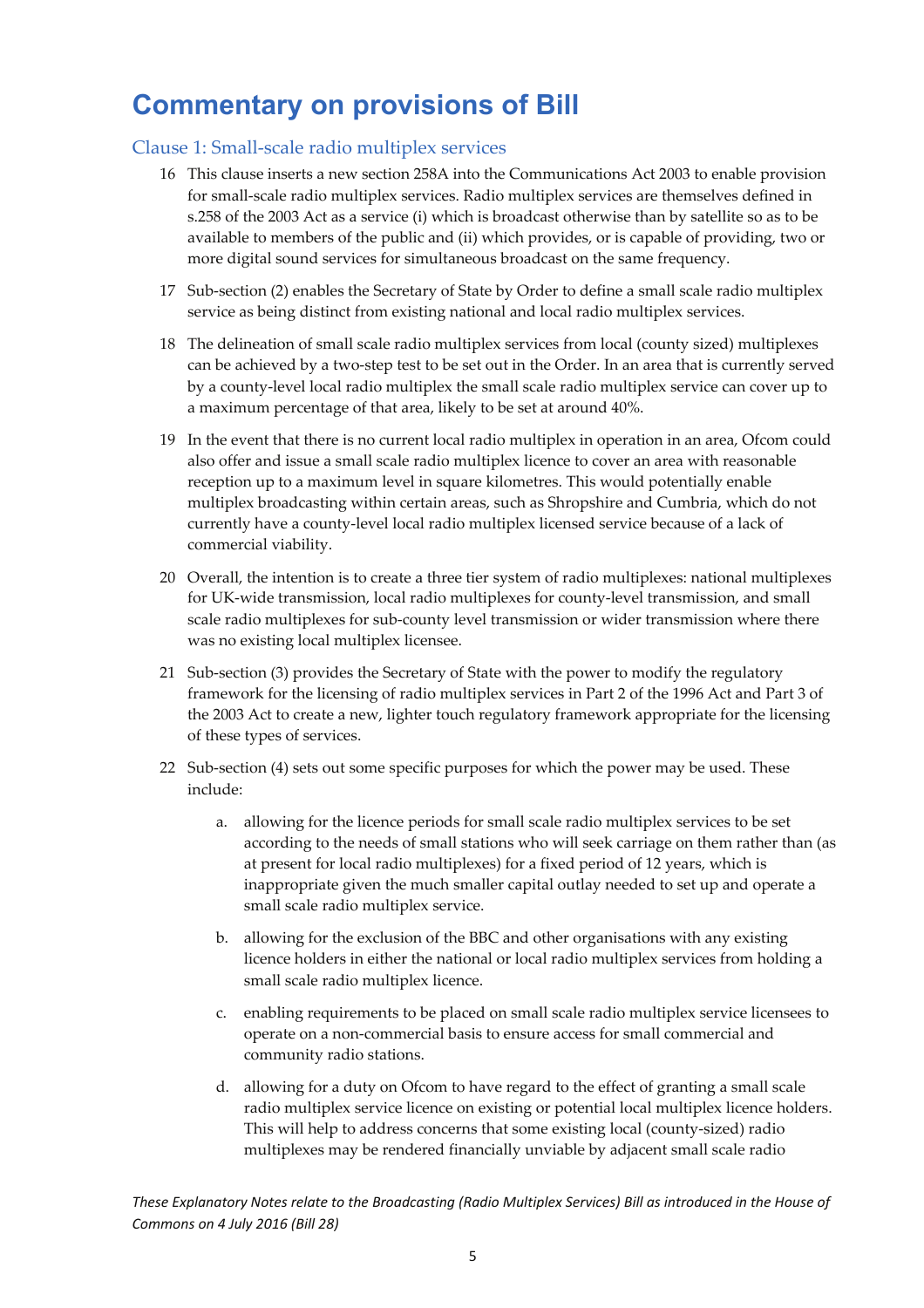multiplex licences which can better target the audiences desired by smaller stations.

- e. allowing for Ofcom to be able to include in small scale multiplex service licences conditions requiring that community radio stations (as a class) have rights of carriage on the multiplex.
- f. allowing for Ofcom to reserve a set percentage of capacity on the multiplex for such purposes.
- g. allowing radio stations holding a local Digital Sound Programme (DSP) licence or a modified community radio local DSP licence (if introduced) to broadcast on new small scale radio multiplexes - i.e. to amend the definition in  $s60(1)(b)$  of the 1996 Act to clarify that a local or community radio DSP licence includes broadcasting by means of a small scale multiplex. This will mean that commercial stations currently holding a local DSP licence will not have to apply for a new type of service licence, and community stations currently broadcasting only on analogue will be able to obtain an appropriate digital licence to enable them to be carried on local or small scale multiplexes whilst, if such an order is made, retaining their existing licence requirements as community radio stations.
- 23 Sub-section (5) enables an Order made under this clause to make different provision for different cases to deal with the interaction between small scale radio multiplexes and local radio multiplexes. Ofcom will be placed under a duty to consider the effect of granting a small scale radio multiplex service licence on existing local multiplex licence holders already covering the area that will be covered by a prospective small scale multiplex. This will allow Ofcom flexibility in the licensing of small scale multiplexes, for example by varying size of the area covered to ensure that the small scale multiplex is compatible with the needs of stations seeking digital transmission in a particular area of the country.
- 24 Sub‐section (6) is a standard power to make incidental, supplemental or consequential modifications to other legislative provisions. This will enable the effective operation of the new statutory framework for the licensing of small scale radio multiplex services.
- 25 Sub‐section (8) requires any Order made under this clause to be subject to the affirmative resolution procedure of both Houses of Parliament.

#### Clause 2: Extent, commencement and short title

26 Clause 2 sets out details of the title, extent and entry into force of the Bill.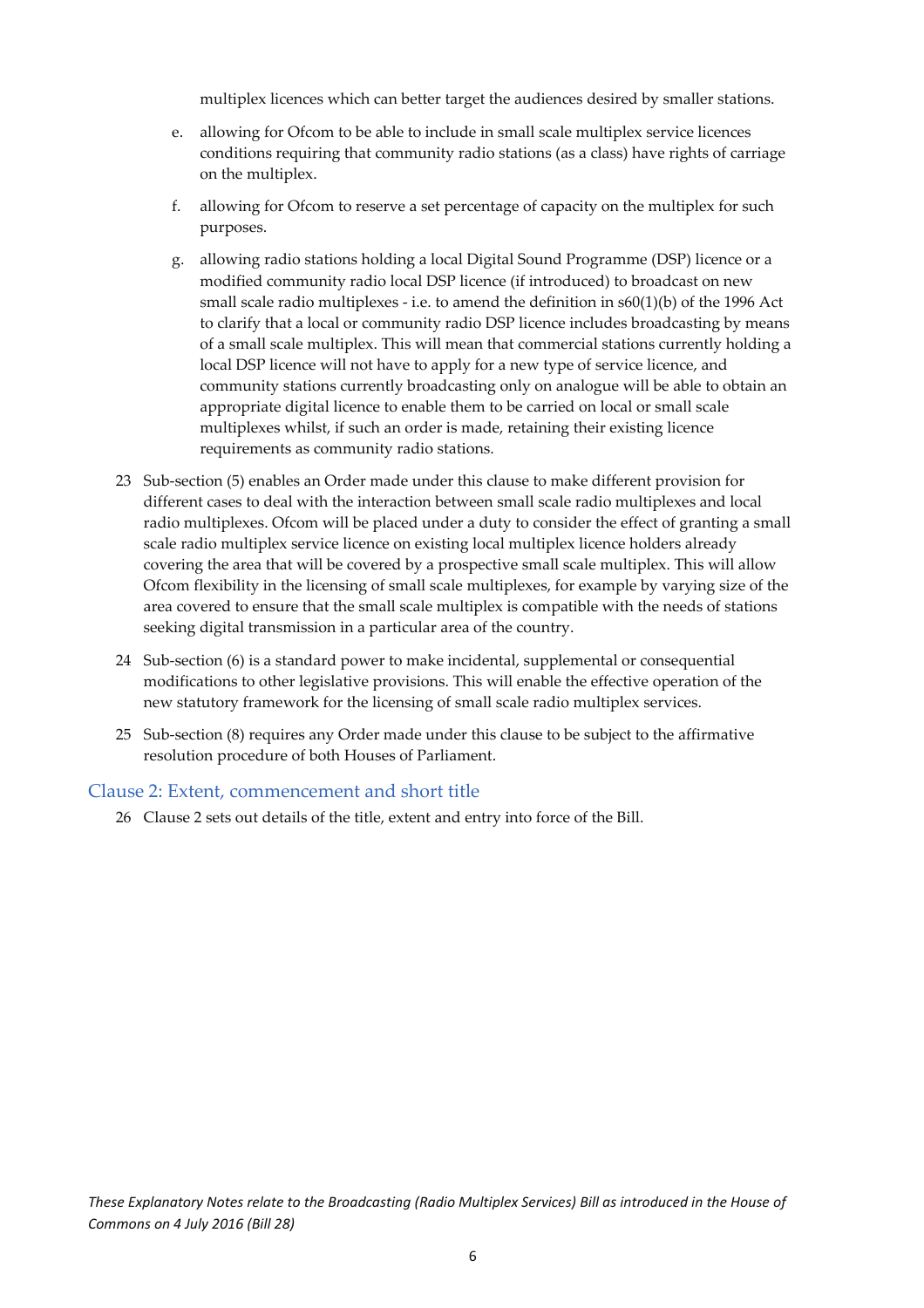# **Commencement**

27 The Bill (apart from Clause 2: extent, commencement and short title) will come into force 2 months after Royal Assent

# **Financial implications of the Bill**

28 The Department will issue an impact assessment on the laying of the draft Order using the power to be introduced by this Bill. This will follow a consultation on the detailed arrangements. This Bill has no direct effect, but provides for a power to modify the existing legislative framework for the licensing of radio multiplex services. The Department anticipates that those modifications will, for those eligible for small scale multiplex licences, be deregulatory.

# **Parliamentary approval for financial costs or for charges imposed**

29 The Bill does not require a money resolution or a ways and means resolution.

# **Compatibility with the European Convention on Human Rights**

30 The Bill is considered to be compatible with the European Convention on Human Rights.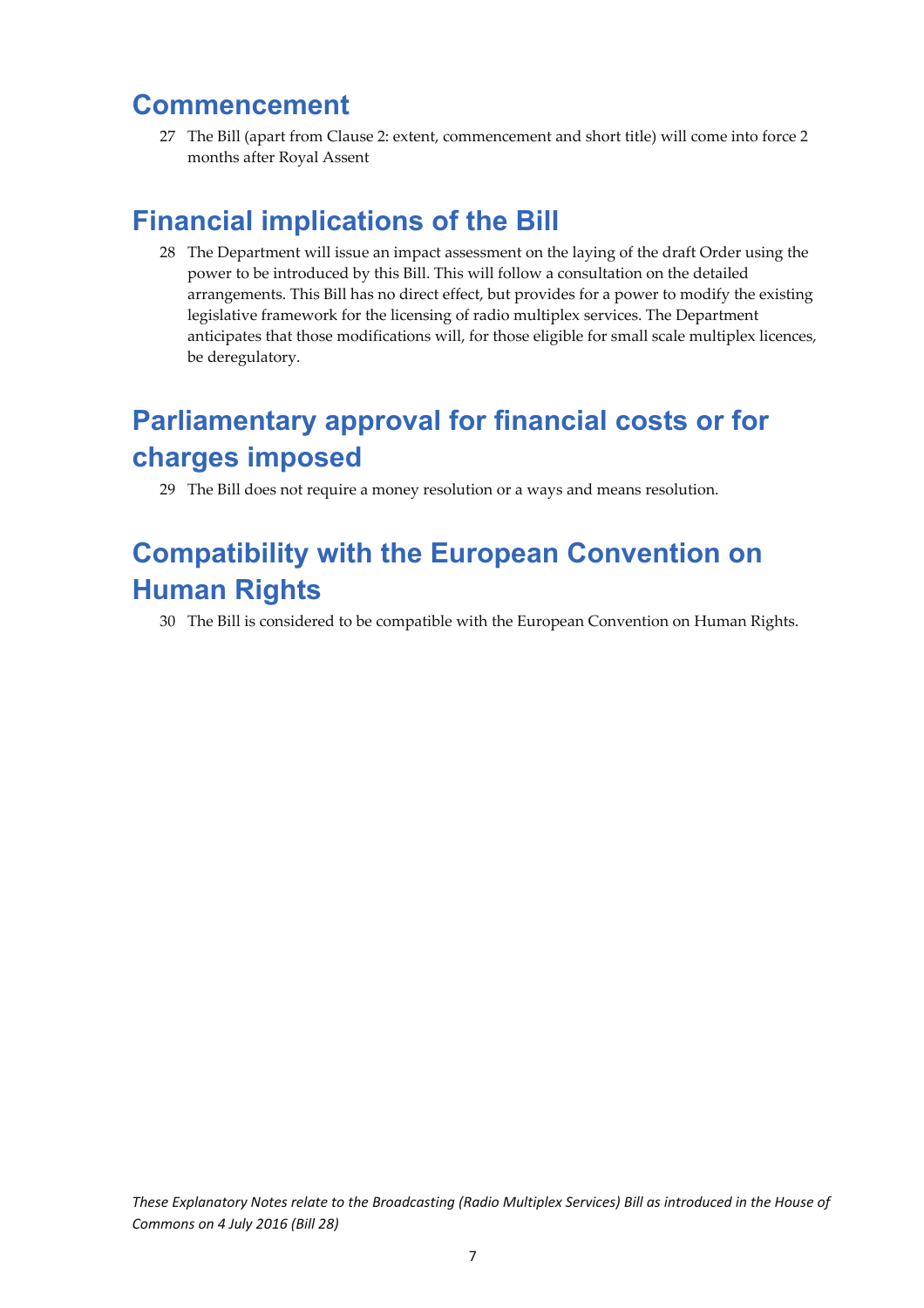# **Annex A - Territorial extent and application in the United Kingdom**

This Bill extends and applies to England and Wales, Scotland and Northern Ireland.1

| <b>Provision</b> | <b>Extends</b><br>to E & W<br>and<br>applies to<br>England? | <b>Extends</b><br>to E & W<br>and<br>applies to<br>Wales? | <b>Extends</b><br>and<br>applies to<br>Scotland? | <b>Extends and</b><br>applies to<br><b>Northern</b><br>Ireland? | Would<br>corresponding<br>provision be<br>within the<br>competence of<br>the National<br>Assembly for<br>Wales? | Would<br>corresponding<br>provision be<br>within the<br>competence of<br>the Scottish<br>Parliament? | Would<br>corresponding<br>provision be<br>within the<br>competence of<br>the Northern<br>Ireland<br>Assembly? | Legislative<br><b>Consent</b><br>Motion<br>needed? |
|------------------|-------------------------------------------------------------|-----------------------------------------------------------|--------------------------------------------------|-----------------------------------------------------------------|-----------------------------------------------------------------------------------------------------------------|------------------------------------------------------------------------------------------------------|---------------------------------------------------------------------------------------------------------------|----------------------------------------------------|
| Clause 1         | Yes                                                         | Yes                                                       | Yes                                              | Yes                                                             | No                                                                                                              | No                                                                                                   | No                                                                                                            | No                                                 |
| Clause 2         | Yes                                                         | Yes                                                       | Yes                                              | Yes                                                             | No                                                                                                              | No                                                                                                   | No                                                                                                            | No                                                 |

 $1$  References in this Annex to a provision being within the legislative competence of the Scottish Parliament, the National Assembly for Wales or the Northern Ireland Assembly are to the provision being within the legislative competence of the relevant devolved legislature for the purposes of Standing Order No. 83J of the Standing Orders of the House of Commons relating to Public Business.

These Explanatory Notes relate to the Broadcasting (Radio Multiplex Services) Bill as introduced in the House of *Commons on 4 July 2016 (Bill 28)*